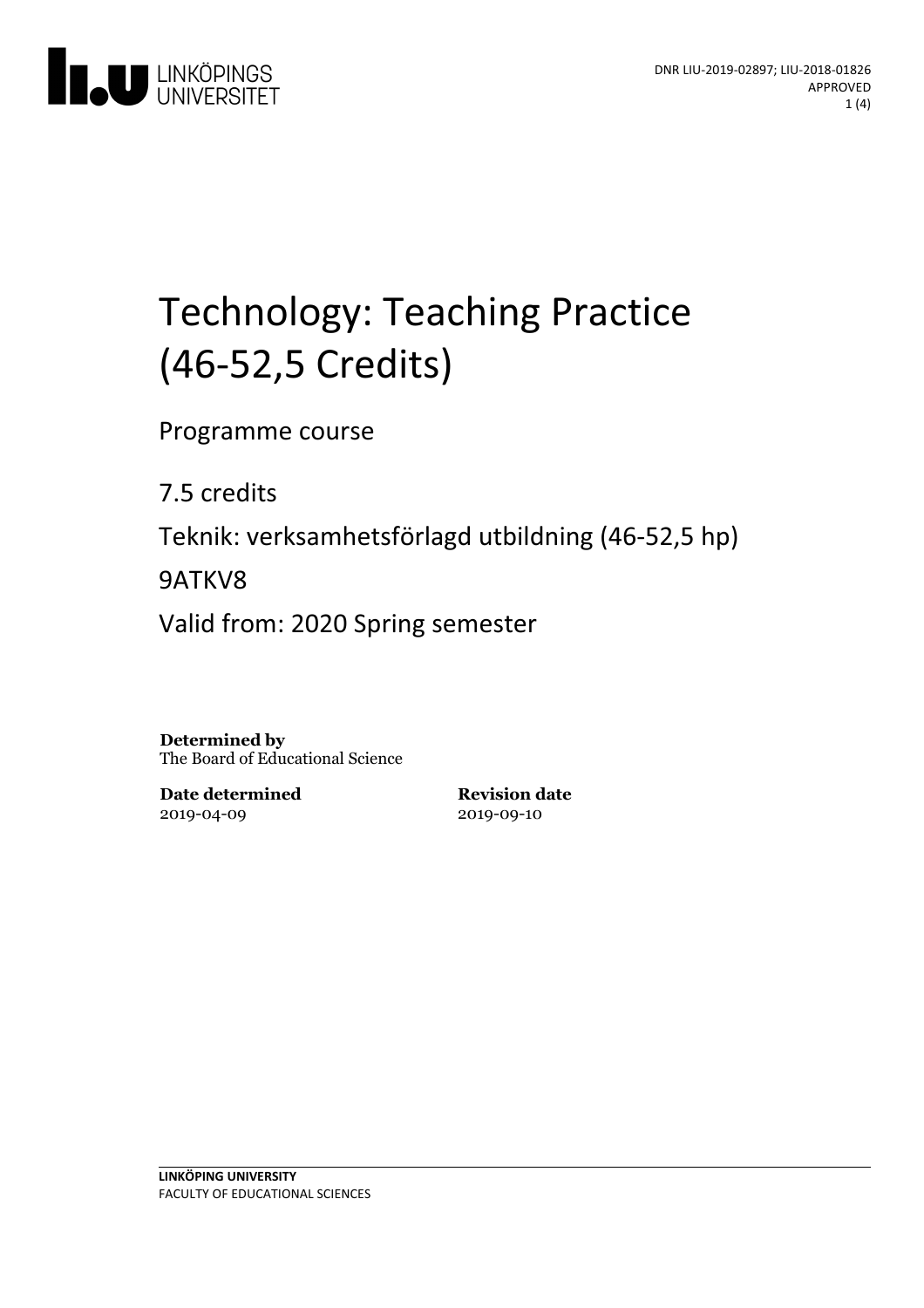Main field of study Engineering

Course level Second cycle

Advancement level

A1X

# Course offered for

Secondary School Teacher Programme with a specialization in Teaching in Grades 7-9 of the Compulsory School

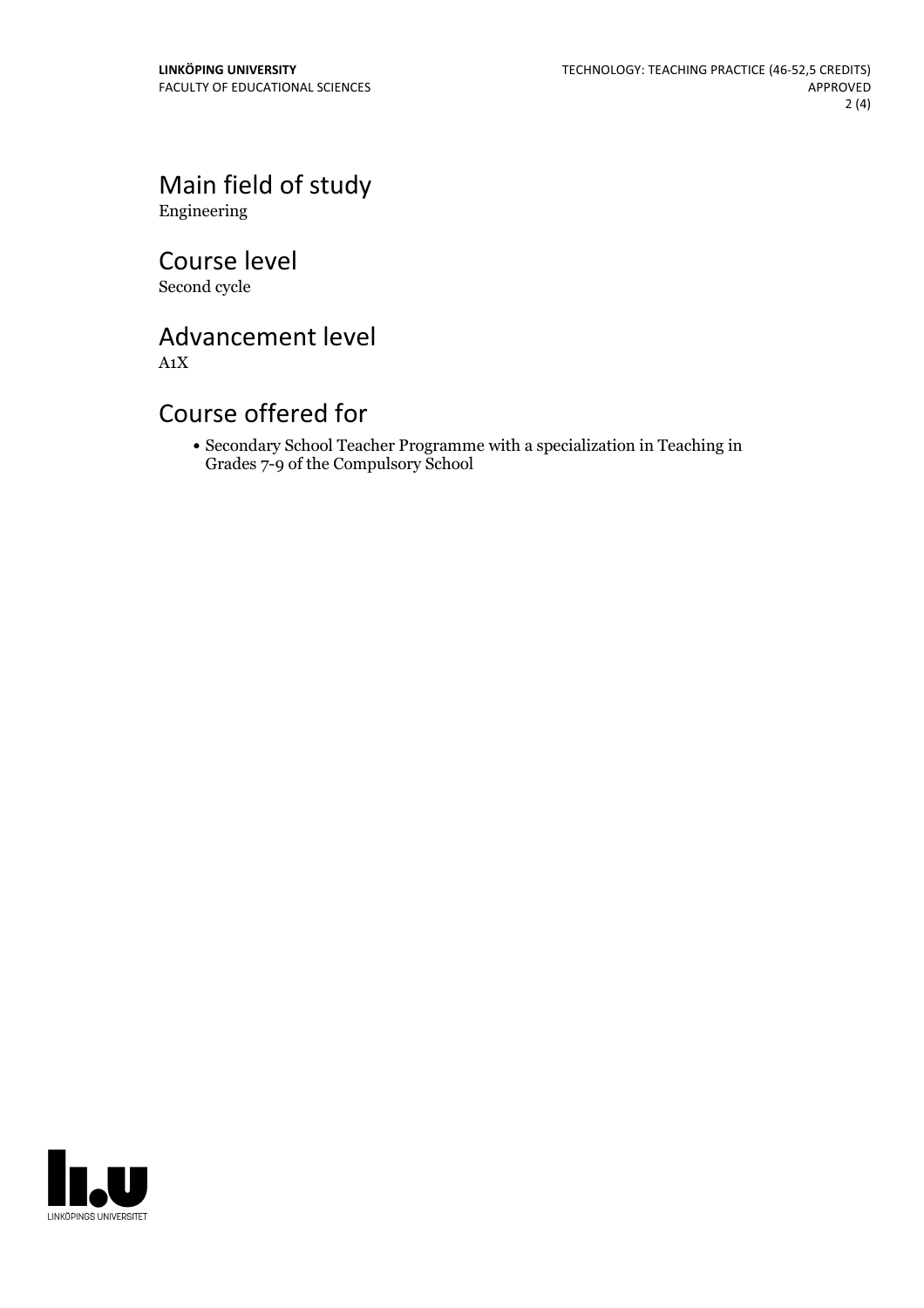# Examination

A student may be compelled to interrupt education in the workplace prematurely and be given a failgrade if there is a palpable risk that the student, as a result of serious impropriety, risks harming <sup>a</sup> person in the operations, such as <sup>a</sup> pupil, patient or equivalent. The student may not return to participate in the education in the workplace until the examiner has determined and confirmed that the student has the knowledge and skills required such that the risk of harm to another person does not arise. A student has the right to a maximum of two such episodes. Education in the workplace requires work equivalent of about <sup>40</sup> hours per

week for <sup>a</sup> full-time student. On the condition that sufficient grounds for assessment of the performance of <sup>a</sup>

student during education in the workplace relative to the objectives of the course are available, a grade may be set even if the student has been partially absent from the education in the workplace or has interrupted it prematurely. Applies to all courses regardless of grading scale.

Students failing an exam covering either the entire course or part of the course two times are entitled to have a new examiner appointed for the reexamination.

If the course has a three-graded grading scale (U - VG), following applies:

Students who have passed an examination may not retake it in order to improve their grades.

The following applies to courses that include a compulsory component:

If special circumstances prevail, and if it is possible with consideration of the nature of the compulsory component, the examiner may decide to replace the compulsory component with another equivalent component.

If the LiU coordinator for students with disabilities has granted a student the right to an adapted examination for <sup>a</sup> written examination in an examination hall, the student has the right to it. If the coordinator has instead recommended for the student an adapted examination or alternative form of examination, the examiner may grant this if the examiner assesses that it is possible, based on consideration of the course objectives.

# Grades

Three-grade scale, U, G, VG